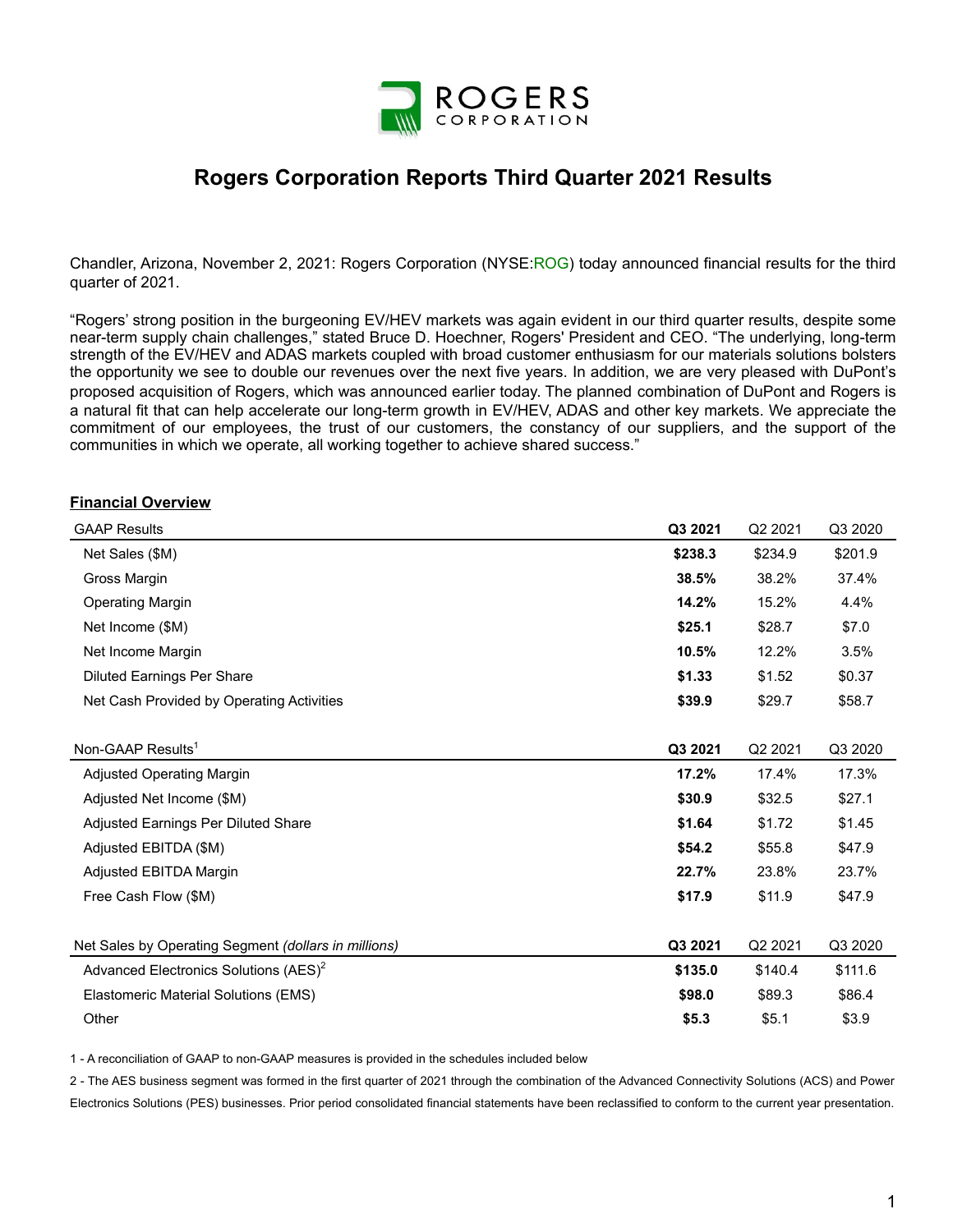### **Q3 2021 Summary of Results**

Net sales of \$238.3 million increased 1.4% versus the prior quarter from record sales in the EMS business unit. EMS net sales increased by 9.6% and revenues increased in all markets, led by EV/HEV and portable electronics. AES net sales decreased by 3.9% due to lower revenues for ADAS applications, primarily due to the impact of chip shortages on customer demand. This decline was partially offset by higher EV/HEV, clean energy and aerospace and defense sales. Currency exchange rates unfavorably impacted total company net sales in the third quarter of 2021 by \$0.4 million compared to prior quarter net sales.

Gross margin was 38.5%, compared to 38.2% in the prior quarter. The increase in gross margin was primarily due to commercial actions to address rising input costs and higher volumes, partially offset by the continued impact of supply constraints on raw material and labor availability.

Selling, general and administrative (SG&A) expenses increased by \$2.9 million from the prior quarter to \$47.9 million. The increase in SG&A expense was primarily due to one-time costs for strategic growth initiatives.

GAAP operating margin of 14.2% decreased by 100 basis points from the prior quarter primarily due to higher SG&A and restructuring charges, partially offset by the improvement in gross margin. Adjusted operating margin of 17.2% decreased by 20 basis points versus the prior quarter.

GAAP earnings per diluted share were \$1.33, compared to earnings per diluted share of \$1.52 in the previous quarter. The decrease in GAAP earnings resulted from a decline in operating income, an increase in other expense and higher tax expense. On an adjusted basis, earnings were \$1.64 per diluted share compared to adjusted earnings of \$1.72 per diluted share in the prior quarter.

Ending cash and cash equivalents were \$220.9 million, an increase of \$17.0 million versus the prior quarter. Net cash provided by operating activities of \$39.9 million was offset by capital expenditures of \$22.0 million. The Company generated free cash flow of approximately \$17.9 million in the third quarter of 2021.

### **Transaction with DuPont**

In a separate press release issued today, Rogers announced that it has entered into a definitive merger agreement to be acquired by DuPont for \$277 per share in cash, implying a purchase price of approximately \$5.2 billion. The press release announcing the transaction is available on the Investor Relations section of Rogers' website. The transaction is expected to close in the second quarter of 2022, subject to customary closing conditions, including approval by Rogers' shareholders and receipt of regulatory approvals.

### **Cancellation of Earnings Conference Call**

As a result of the announced transaction with DuPont, Rogers has canceled its earnings conference call previously scheduled for November 4, 2021. Additionally, Rogers will not provide financial guidance for the fourth quarter of 2021.

### **About Rogers Corporation**

Rogers Corporation (NYSE:ROG) is a global leader in engineered materials to power, protect and connect our world. Rogers delivers innovative solutions to help our customers solve their toughest material challenges. Rogers' advanced electronic and elastomeric materials are used in applications for EV/HEV, automotive safety and radar systems, mobile devices, renewable energy, wireless infrastructure, energy-efficient motor drives, industrial equipment and more. Headquartered in Chandler, Arizona, Rogers operates manufacturing facilities in the United States, Asia and Europe, with sales offices worldwide.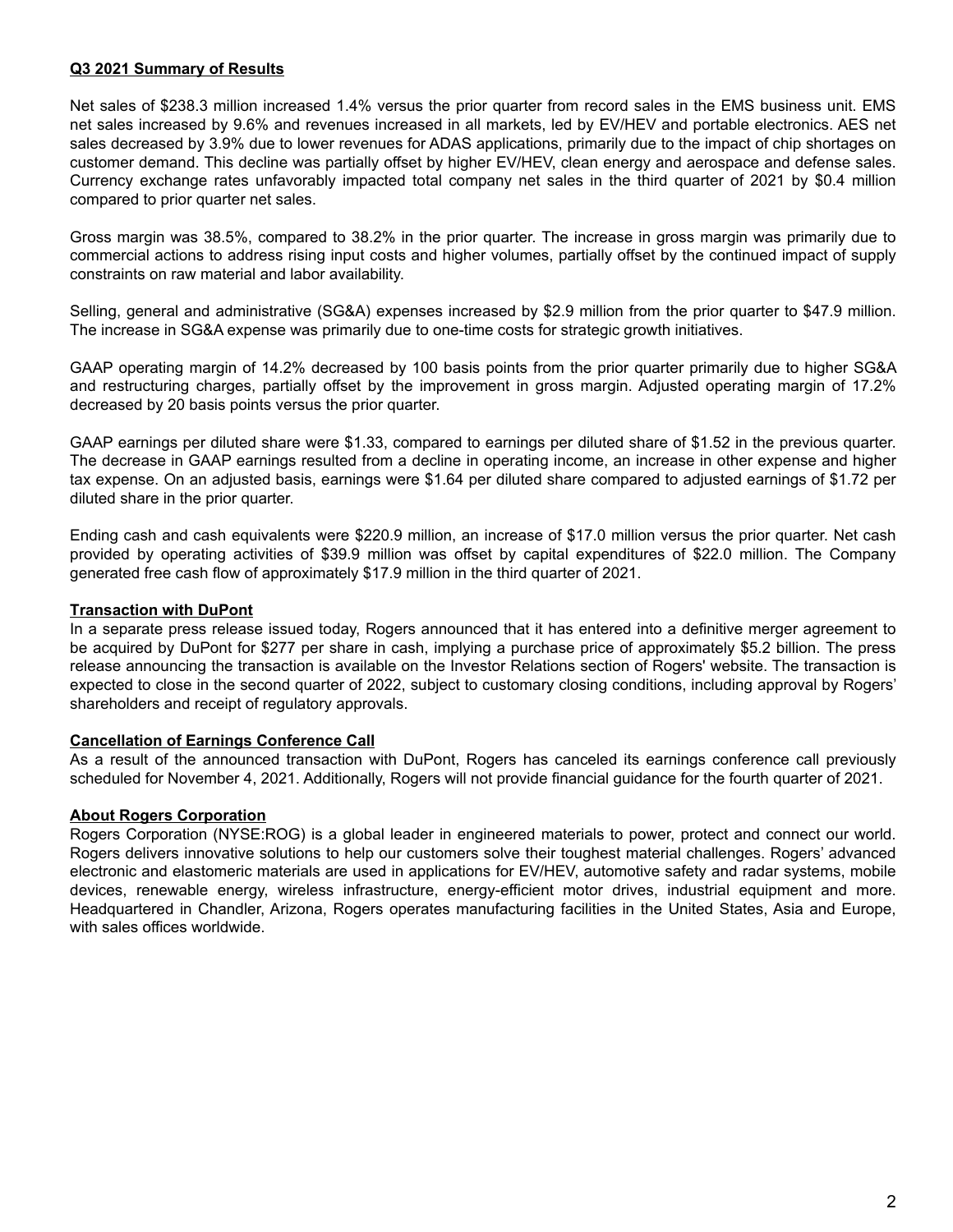### **Additional Information and Where to Find It**

This communication does not constitute a solicitation of any vote or approval. Rogers intends to file with the Securities and Exchange Commission ("SEC") and mail to its stockholders a definitive proxy statement in connection with the proposed transaction with DuPont. ROGERS' STOCKHOLDERS ARE URGED TO READ CAREFULLY AND IN THEIR ENTIRETY THE PROXY STATEMENT AND ANY OTHER RELEVANT DOCUMENTS THAT ARE FILED WITH THE SEC WHEN THEY BECOME AVAILABLE BECAUSE THEY WILL CONTAIN IMPORTANT INFORMATION ABOUT ROGERS AND THE PROPOSED MERGER. Investors and stockholders may obtain a free copy of the proxy statement and other documents filed with the SEC (when they became available) from the SEC's website at www.sec.gov or by accessing the Rogers' website at https://rogerscorp.com/investors.

### **Certain Information Concerning Participants**

Rogers and its directors and executive officers may be deemed to be participants in the solicitation of proxies from Rogers' stockholders with respect to the proposed transaction with DuPont. Information about Rogers' directors and executive officers is set forth in Rogers' definitive proxy statement for its 2021 Annual Meeting of Stockholders, which was filed with the SEC on March 26, 2021, and its Annual Report on Form 10-K for the fiscal year ended December 31, 2020, which was filed with the SEC on February 19, 2021. These documents may be obtained as indicated above. Investors and stockholders may obtain more detailed information regarding the direct and indirect interests of Rogers and its respective directors and executive officers in the proposed transaction by reading the definitive proxy statement that Rogers intends to file with the SEC when it becomes available.

### **Safe Harbor Statement**

Statements included in this release that are not a description of historical facts are forward-looking statements. Words or phrases such as "believe," "may," "could," "will," "estimate," "continue," "anticipate," "intend," "seek," "plan," "expect," "should," "would" or similar expressions are intended to identify forward-looking statements, and are based on Rogers' current beliefs and expectations. This release contains forward-looking statements, which concern the planned acquisition of Rogers by DuPont (the "DuPont Merger"), our plans, objectives, outlook, goals, strategies, future events, future net sales or performance, capital expenditures, future restructuring, plans or intentions relating to expansions, business trends and other information that is not historical information. All forward-looking statements are based upon information available to us on the date of this release and are subject to risks, uncertainties and other factors, many of which are outside of our control, which could cause actual results to differ materially from those indicated by the forward-looking statements. Rogers' actual future results may differ materially from Rogers' current expectations due to the risks and uncertainties inherent in its business and risks relating to the DuPont Merger. These risks include, but are not limited to: uncertainties as to the timing and structure of the DuPont Merger; the possibility that various closing conditions for the transaction may not be satisfied or waived, including that a governmental entity may prohibit, delay or refuse to grant approval for the consummation of the DuPont Merger; the risk that management's time and attention is diverted on transaction related issues; the risk that Rogers is unable to retain key personnel; the effects of disruptions caused by the transaction making it more difficult to maintain relationships with employees, customers, vendors and other business partners; the risk that stockholder litigation in connection with the DuPont Merger may result in significant costs of defense, indemnification and liability. Other risks and uncertainties that could cause such results to differ include: the duration and impacts of the novel coronavirus global pandemic and efforts to contain its transmission and distribute vaccines, including the effect of these factors on our business, suppliers, customers, end users and economic conditions generally; failure to capitalize on, volatility within, or other adverse changes with respect to the Company's growth drivers, including advanced mobility and advanced connectivity, such as delays in adoption or implementation of new technologies; uncertain business, economic and political conditions in the United States (U.S.) and abroad, particularly in China, South Korea, Germany, Hungary and Belgium, where we maintain significant manufacturing, sales or administrative operations; the trade policy dynamics between the U.S. and China reflected in trade agreement negotiations and the imposition of tariffs and other trade restrictions, including trade restrictions on Huawei Technologies Co., Ltd. (Huawei); fluctuations in foreign currency exchange rates; our ability to develop innovative products and the extent to which our products are incorporated into end-user products and systems and the extent to which end-user products and systems incorporating our products achieve commercial success; the ability and willingness of our sole or limited source suppliers to deliver certain key raw materials, including commodities, to us in a timely and cost-effective manner; intense global competition affecting both our existing products and products currently under development; business interruptions due to catastrophes or other similar events, such as natural disasters, war, terrorism or public health crises; failure to realize, or delays in the realization of anticipated benefits of acquisitions and divestitures due to, among other things, the existence of unknown liabilities or difficulty integrating acquired businesses; our ability to attract and retain management and skilled technical personnel; our ability to protect our proprietary technology from infringement by third parties and/or allegations that our technology infringes third party rights; changes in effective tax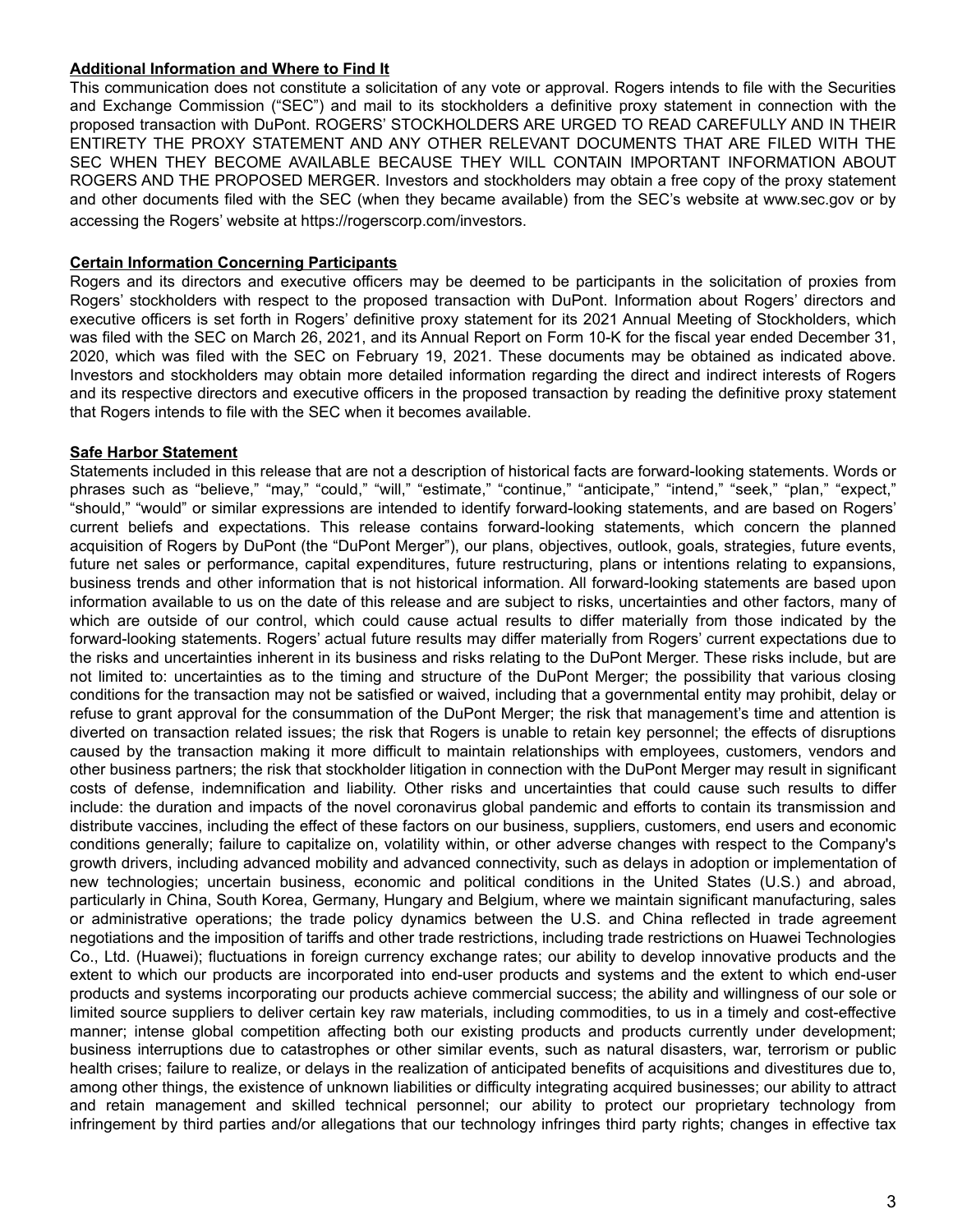rates or tax laws and regulations in the jurisdictions in which we operate; failure to comply with financial and restrictive covenants in our credit agreement or restrictions on our operational and financial flexibility due to such covenants; the outcome of ongoing and future litigation, including our asbestos-related product liability litigation; changes in environmental laws and regulations applicable to our business; and disruptions in, or breaches of, our information technology systems. Should any risks and uncertainties develop into actual events, these developments could have a material adverse effect on the Company or the DuPont Merger. For additional information about the risks, uncertainties and other factors that may affect our business, please see our most recent annual report on Form 10-K and any subsequent reports filed with the Securities and Exchange Commission, including quarterly reports on Form 10-Q. Rogers Corporation assumes no responsibility to update any forward-looking statements contained herein except as required by law.

**Investor contact:**  Steve Haymore Phone: 480-917-6026 Email: stephen.haymore@rogerscorporation.com

**Website address:** http://www.rogerscorp.com

*(Financial statements follow)*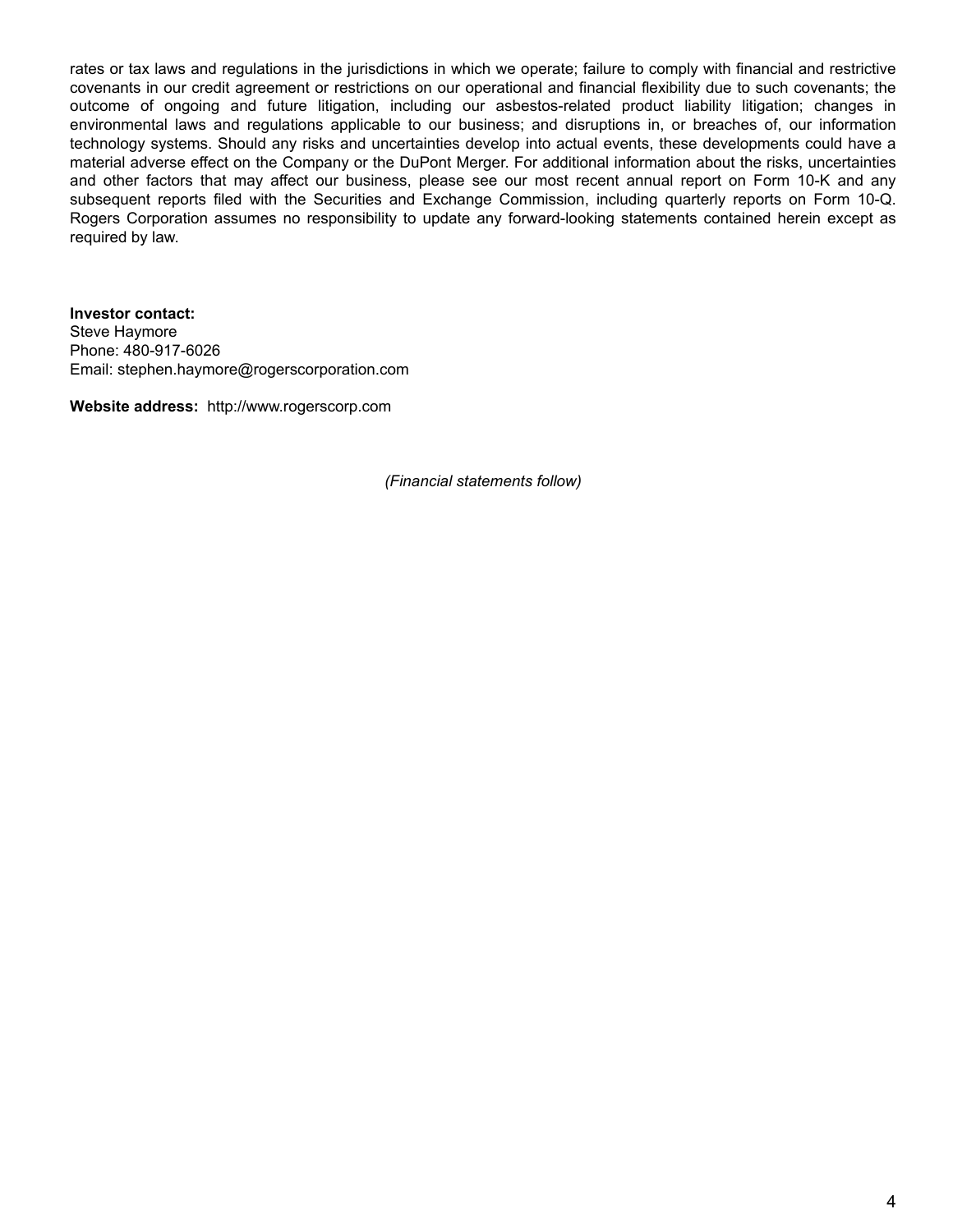# *Condensed Consolidated Statements of Operations (Unaudited)*

|                                                                       | <b>Three Months Ended</b> |               |                       | <b>Nine Months Ended</b> |                       |            |                       |
|-----------------------------------------------------------------------|---------------------------|---------------|-----------------------|--------------------------|-----------------------|------------|-----------------------|
| (DOLLARS AND SHARES IN THOUSANDS,<br><b>EXCEPT PER SHARE AMOUNTS)</b> | September 30,<br>2021     |               | September 30,<br>2020 |                          | September 30,<br>2021 |            | September 30,<br>2020 |
| Net sales                                                             | \$<br>238,263             | $\sqrt{2}$    | 201,944               | \$                       | 702,434 \$            |            | 591,911               |
| Cost of sales                                                         | 146,609                   |               | 126,426               |                          | 431,448               |            | 380,794               |
| Gross margin                                                          | 91,654                    |               | 75,518                |                          | 270,986               |            | 211,117               |
|                                                                       |                           |               |                       |                          |                       |            |                       |
| Selling, general and administrative expenses                          | 47,886                    |               | 50,230                |                          | 135,258               |            | 132,254               |
| Research and development expenses                                     | 7,531                     |               | 7,085                 |                          | 22,195                |            | 22,185                |
| Restructuring and impairment charges                                  | 1,007                     |               | 9,413                 |                          | 3,260                 |            | 9,413                 |
| Other operating (income) expense, net                                 | 1,431                     |               | (4)                   |                          | 3,536                 |            | (96)                  |
| Operating income                                                      | 33,799                    |               | 8,794                 |                          | 106,737               |            | 47,361                |
|                                                                       |                           |               |                       |                          |                       |            |                       |
| Equity income in unconsolidated joint ventures                        | 1,773                     |               | 937                   |                          | 5,884                 |            | 3,177                 |
| Pension settlement charges                                            | (534)                     |               |                       |                          | (534)                 |            | (55)                  |
| Other income (expense), net                                           | (469)                     |               | 1,446                 |                          | 3,738                 |            | 1,294                 |
| Interest expense, net                                                 | (441)                     |               | (3, 553)              |                          | (1, 452)              |            | (6, 539)              |
| Income before income tax expense                                      | 34,128                    |               | 7,624                 |                          | 114,373               |            | 45,238                |
| Income tax expense                                                    | 8,999                     |               | 618                   |                          | 29,371                |            | 10,453                |
| Net income                                                            | \$<br>25,129              | $\sqrt{3}$    | 7,006                 | \$                       | 85,002                | $\sqrt{3}$ | 34,785                |
|                                                                       |                           |               |                       |                          |                       |            |                       |
| Basic earnings per share                                              | 1.34                      | $\sqrt[6]{3}$ | 0.37                  | \$                       | 4.54                  | \$         | 1.86                  |
|                                                                       |                           |               |                       |                          |                       |            |                       |
| Diluted earnings per share                                            | \$<br>1.33                | $\sqrt{3}$    | 0.37                  | \$                       | 4.51                  | \$         | 1.86                  |
|                                                                       |                           |               |                       |                          |                       |            |                       |
| Shares used in computing:                                             |                           |               |                       |                          |                       |            |                       |
| Basic earnings per share                                              | 18,740                    |               | 18,688                |                          | 18,727                |            | 18,678                |
| Diluted earnings per share                                            | 18,874                    |               | 18,713                |                          | 18,831                |            | 18,695                |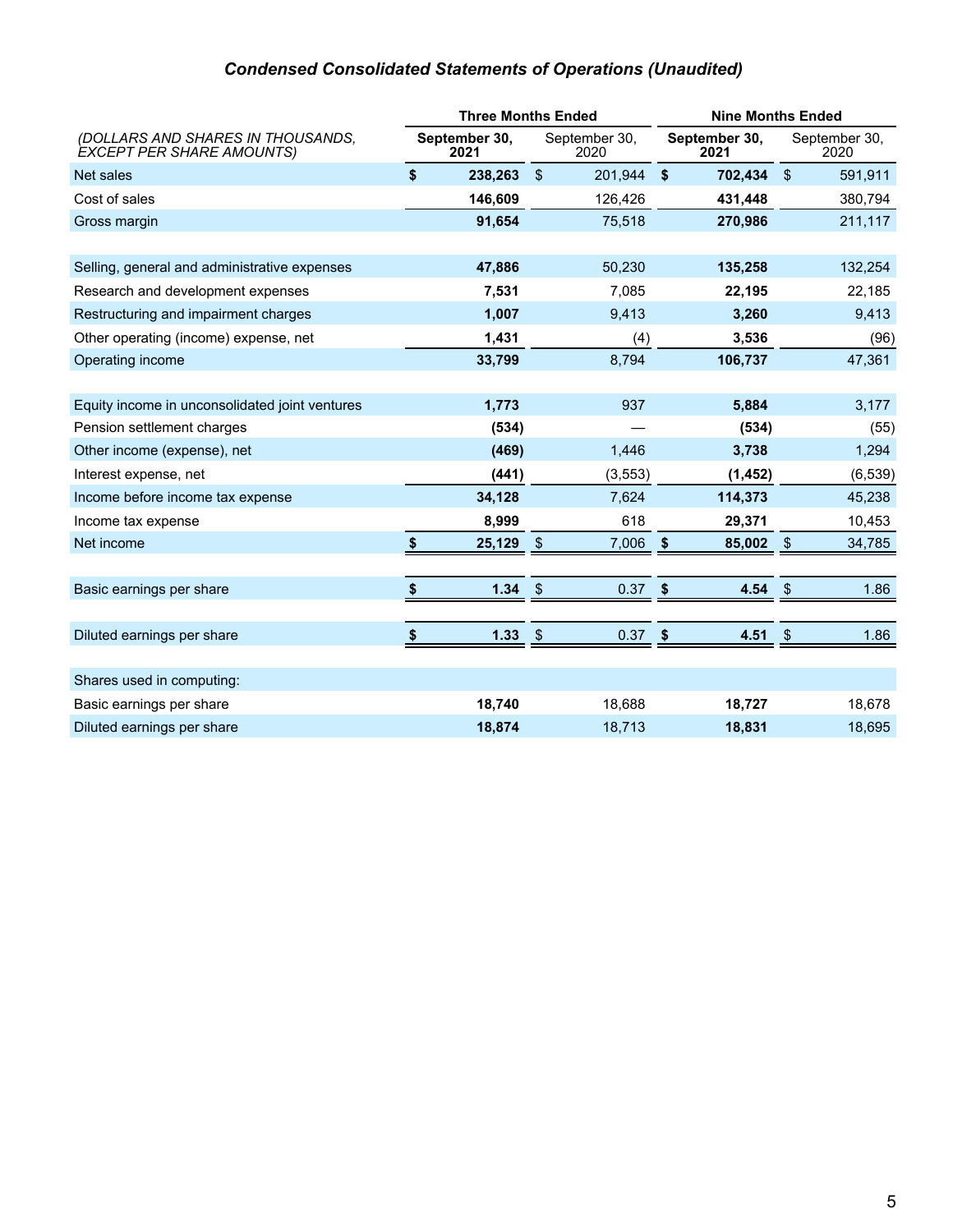# *Condensed Consolidated Statements of Financial Position (Unaudited)*

| (DOLLARS AND SHARES IN THOUSANDS, EXCEPT PAR VALUE)                                                         | September 30,<br>2021 |           |               | December 31, 2020 |  |
|-------------------------------------------------------------------------------------------------------------|-----------------------|-----------|---------------|-------------------|--|
| <b>Assets</b>                                                                                               |                       |           |               |                   |  |
| <b>Current assets</b>                                                                                       |                       |           |               |                   |  |
| Cash and cash equivalents                                                                                   | \$                    | 220,901   | $\frac{3}{2}$ | 191,785           |  |
| Accounts receivable, less allowance for doubtful accounts of \$1,338 and \$1,682                            |                       | 163,804   |               | 134,421           |  |
| Contract assets                                                                                             |                       | 32,711    |               | 26,575            |  |
| Inventories                                                                                                 |                       | 118,216   |               | 102,360           |  |
| Prepaid income taxes                                                                                        |                       | 2,527     |               | 2,960             |  |
| Asbestos-related insurance receivables, current portion                                                     |                       | 2,986     |               | 2,986             |  |
| Other current assets                                                                                        |                       | 13,420    |               | 13,088            |  |
| Total current assets                                                                                        |                       | 554,565   |               | 474,175           |  |
| Property, plant and equipment, net of accumulated depreciation of \$367,244 and<br>\$365,844                |                       | 294,190   |               | 272,378           |  |
| Investments in unconsolidated joint ventures                                                                |                       | 15,415    |               | 15,248            |  |
| Deferred income taxes                                                                                       |                       | 26,529    |               | 28,667            |  |
| Goodwill                                                                                                    |                       | 264,785   |               | 270,172           |  |
| Other intangible assets, net of amortization                                                                |                       | 108,033   |               | 118,026           |  |
| Pension assets                                                                                              |                       | 5,902     |               | 5,278             |  |
| Asbestos-related insurance receivables, non-current portion                                                 |                       | 63,807    |               | 63,807            |  |
| Other long-term assets                                                                                      |                       | 12,814    |               | 16,254            |  |
| <b>Total assets</b>                                                                                         | \$                    | 1,346,040 | $\frac{1}{2}$ | 1,264,005         |  |
| <b>Liabilities and Shareholders' Equity</b>                                                                 |                       |           |               |                   |  |
| <b>Current liabilities</b>                                                                                  |                       |           |               |                   |  |
| Accounts payable                                                                                            | \$                    | 54,818    | -\$           | 35,987            |  |
| Accrued employee benefits and compensation                                                                  |                       | 46,925    |               | 41,708            |  |
| Accrued income taxes payable                                                                                |                       | 7,071     |               | 8,558             |  |
| Asbestos-related liabilities, current portion                                                               |                       | 3,615     |               | 3,615             |  |
| Other accrued liabilities                                                                                   |                       | 25,813    |               | 21,641            |  |
| <b>Total current liabilities</b>                                                                            |                       | 138,242   |               | 111,509           |  |
| Borrowings under revolving credit facility                                                                  |                       |           |               | 25,000            |  |
| Pension and other postretirement benefits liabilities                                                       |                       | 1,682     |               | 1,612             |  |
| Asbestos-related liabilities, non-current portion                                                           |                       | 69,393    |               | 69,620            |  |
| Non-current income tax                                                                                      |                       | 18,024    |               | 16,346            |  |
| Deferred income taxes                                                                                       |                       | 7,710     |               | 8,375             |  |
| Other long-term liabilities                                                                                 |                       | 11,728    |               | 10,788            |  |
| Shareholders' equity                                                                                        |                       |           |               |                   |  |
| Capital stock - \$1 par value; 50,000 authorized shares; 18,729 and 18,677 shares<br>issued and outstanding |                       | 18,729    |               | 18,677            |  |
| Additional paid-in capital                                                                                  |                       | 159,867   |               | 147,961           |  |
| Retained earnings                                                                                           |                       | 958,694   |               | 873,692           |  |
| Accumulated other comprehensive loss                                                                        |                       | (38, 029) |               | (19, 575)         |  |
| Total shareholders' equity                                                                                  |                       | 1,099,261 |               | 1,020,755         |  |
| Total liabilities and shareholders' equity                                                                  | \$                    | 1,346,040 | $\,$          | 1,264,005         |  |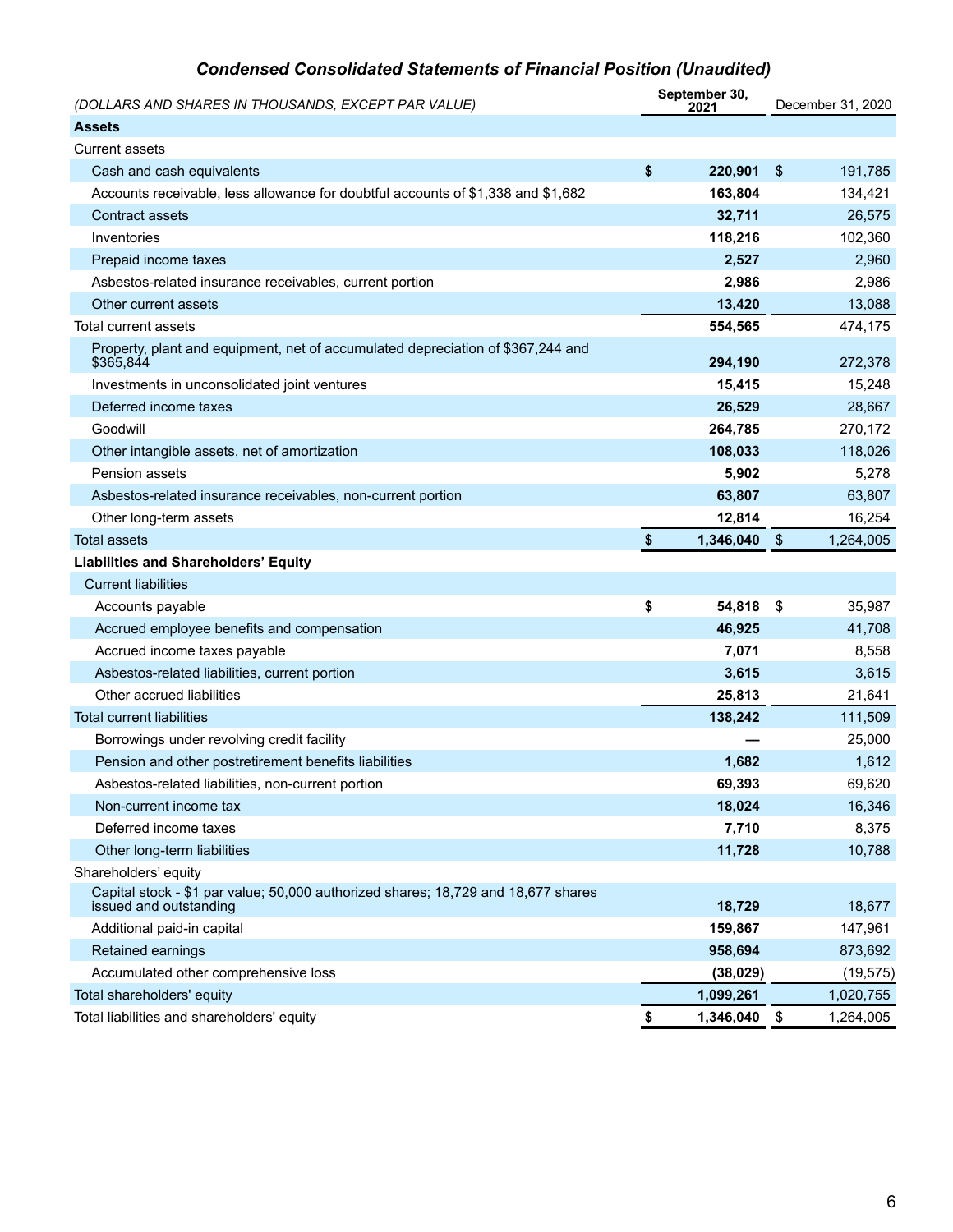### *Reconciliation of non-GAAP financial measures to the comparable GAAP measures*

### *Non-GAAP financial measures:*

This earnings release includes the following financial measures that are not presented in accordance with generally accepted accounting principles in the United States of America ("GAAP"):

(1) Adjusted operating margin, which the Company defines as operating margin excluding acquisition-related amortization of intangible assets and discrete items, such as acquisition and related integration costs, gains or losses on the sale or disposal of property, plant and equipment, pension settlement charges, restructuring, severance, impairment and other related costs, UTIS fire charges, and the related income tax effect on these items (collectively, "discrete items");

(2) Adjusted net income, which the Company defines as net income excluding amortization of acquisition intangible assets and discrete items;

(3) Adjusted earnings per diluted share, which the Company defines as earnings per diluted share excluding amortization of acquisition intangible assets, and discrete items divided by adjusted weighted average shares outstanding - diluted;

(4) Adjusted EBITDA, which the Company defines as net income excluding interest expense, net, income tax expense, depreciation and amortization, stock-based compensation expense, and discrete items;

(5) Adjusted EBITDA Margin, which the Company defines as the percentage that results from dividing Adjusted EBITDA by total net sales;

(6) Free cash flow, which the Company defines as net cash provided by operating activities less non-acquisition capital expenditures.

Management believes adjusted operating margin, adjusted net income, adjusted earnings per diluted share, adjusted EBITDA and adjusted EBITDA margin are useful to investors because they allow for comparison to the Company's performance in prior periods without the effect of items that, by their nature, tend to obscure the Company's core operating results due to potential variability across periods based on the timing, frequency and magnitude of such items. As a result, management believes that these measures enhance the ability of investors to analyze trends in the Company's business and evaluate the Company's performance relative to peer companies. Management also believes free cash flow is useful to investors as an additional way of viewing the Company's liquidity and provides a more complete understanding of factors and trends affecting the Company's cash flows. However, non-GAAP financial measures have limitations as analytical tools and should not be considered in isolation from, or as alternatives to, financial measures prepared in accordance with GAAP. In addition, these non-GAAP financial measures may differ from, and should not be compared to, similarly named measures used by other companies. Reconciliations of the differences between these non-GAAP financial measures and their most directly comparable financial measures calculated in accordance with GAAP are set forth below.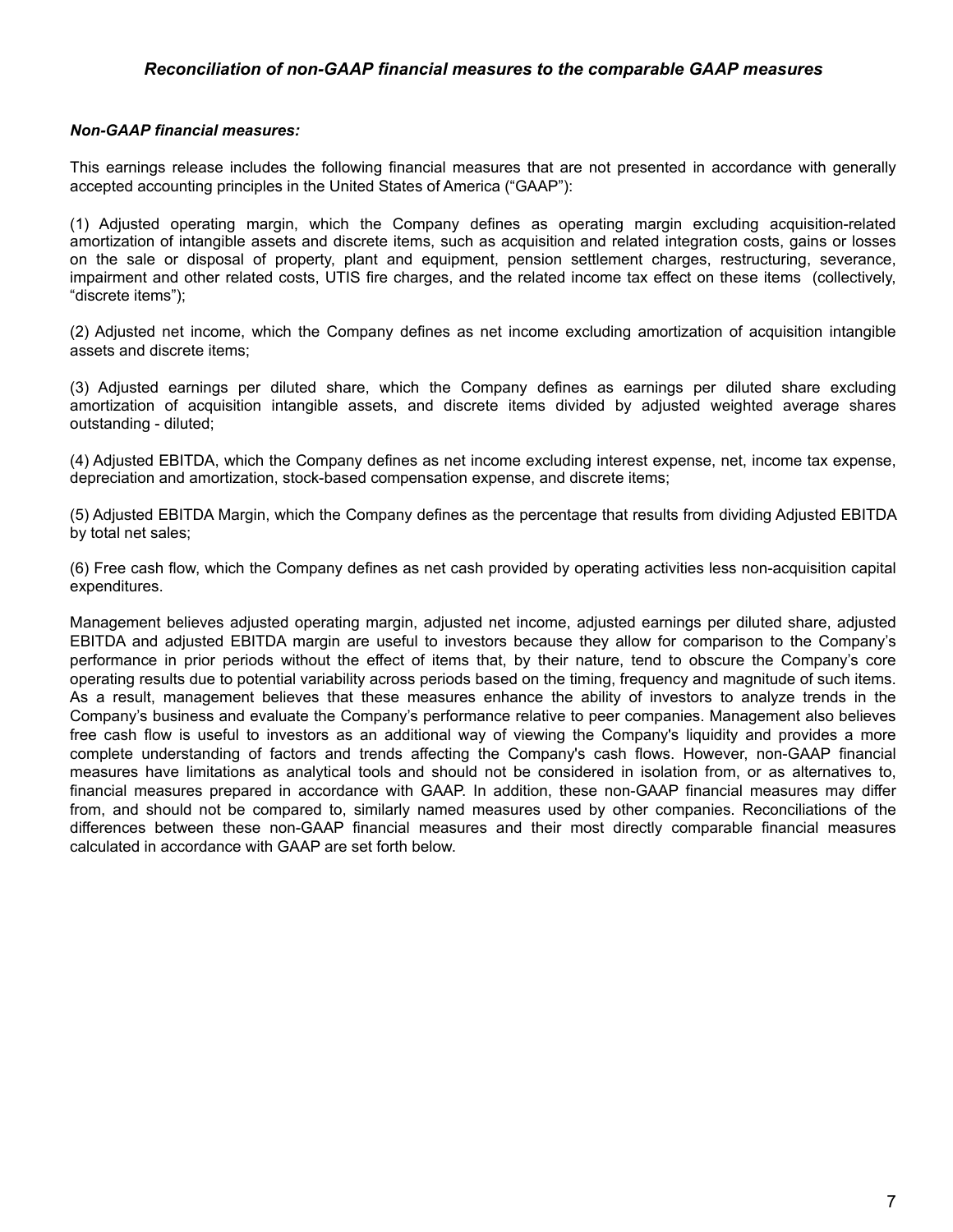## *Reconciliation of GAAP operating margin to adjusted operating margin\*:*

|                                                              | 2021    | 2020      |       |  |
|--------------------------------------------------------------|---------|-----------|-------|--|
| <b>Operating margin</b>                                      | Q3      | Q2        | Q3    |  |
| GAAP operating margin                                        | 14.2%   | 15.2%     | 4.4%  |  |
| Acquisition and related integration costs                    | $0.4\%$ | $-\%$     | 0.1%  |  |
| Gain on sale or disposal of property, plant and equipment    | $-\%$   | $(0.3)\%$ | $-\%$ |  |
| Restructuring, severance, impairment and other related costs | 0.7%    | $0.4\%$   | 5.3%  |  |
| UTIS fire charges                                            | $0.6\%$ | $0.6\%$   | $-\%$ |  |
| Total discrete items                                         | 1.7%    | 0.8%      | 5.3%  |  |
| Operating margin adjusted for discrete items                 | 15.9%   | 16.0%     | 9.7%  |  |
| Acquisition intangible amortization                          | 1.3%    | 1.3%      | 7.6%  |  |
| Adjusted operating margin                                    | 17.2%   | 17.4%     | 17.3% |  |

*\*Percentages in table may not add due to rounding.*

# *Reconciliation of GAAP net income to adjusted net income:*

| (amounts in millions)                                                 | 2021           |                     |                      | 2020      |       |  |
|-----------------------------------------------------------------------|----------------|---------------------|----------------------|-----------|-------|--|
| Net income                                                            | Q <sub>3</sub> |                     | Q <sub>2</sub>       |           | Q3    |  |
| GAAP net income                                                       |                | 25.1                | $28.7$ S<br>15       |           | 7.0   |  |
| Acquisition and related integration costs                             | D              | $1.0$   \$          |                      | S         | 0.1   |  |
| Gain on sale or disposal of property, plant and equipment             |                | —                   | $(0.6)$ \$<br>∣\$    |           |       |  |
| Pension settlement charges                                            |                | $0.5$  \$           |                      |           |       |  |
| Restructuring, severance, impairment and other related costs          | Ð              | 1.7 $\frac{1}{3}$   | $1.0$ S              |           | 10.7  |  |
| Acquisition intangible amortization                                   |                | $3.1$ $\frac{1}{3}$ | 3.1                  | <b>IS</b> | 15.4  |  |
| UTIS fire charges                                                     |                | $1.4$ S             | $1.5$ S              |           |       |  |
| Income tax effect of non-GAAP adjustments and intangible amortization |                | $(2.0)$ \$          | $(1.2)$ \$           |           | (6.1) |  |
| Adjusted net income                                                   |                | $30.9$   \$         | $32.5$ $\frac{1}{9}$ |           | 27.1  |  |

*\*Values in table may not add due to rounding.*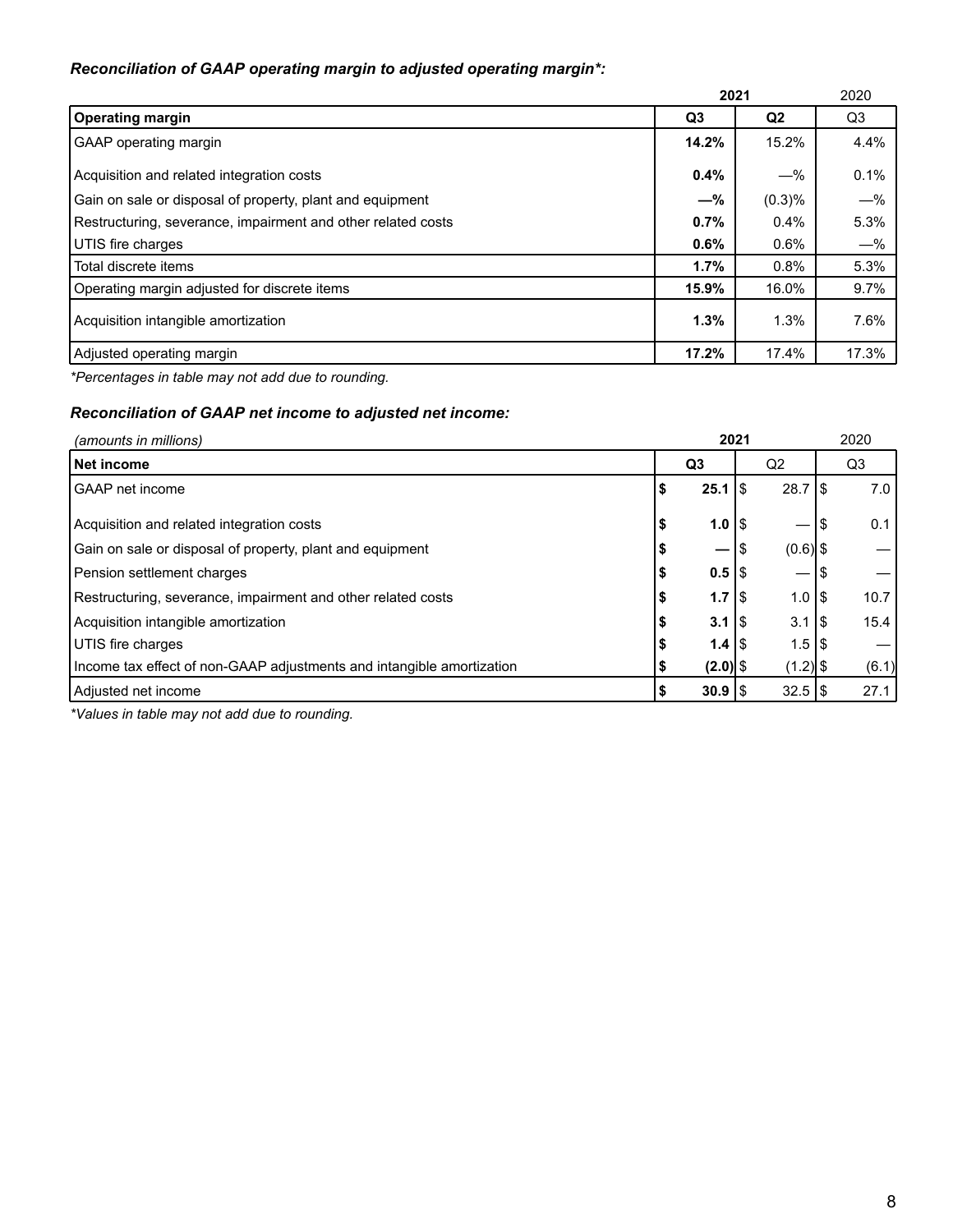### *Reconciliation of GAAP earnings per diluted share to adjusted earnings per diluted share\*:*

|                                                              | 2021 |                    | 2020                     |      |
|--------------------------------------------------------------|------|--------------------|--------------------------|------|
| Earnings per diluted share                                   |      | Q <sub>3</sub>     | Q2                       | Q3   |
| GAAP earnings per diluted share                              | S    | 1.33               | $1.52$ $\sqrt{S}$<br>1\$ | 0.37 |
| Acquisition and related integration costs                    |      | 0.04               |                          | 0.01 |
| Gain on sale or disposal of property, plant and equipment    |      |                    | (0.02)                   |      |
| Pension settlement charges                                   |      | 0.02               |                          |      |
| Restructuring, severance, impairment and other related costs |      | 0.07               | 0.04                     | 0.43 |
| UTIS fire charges                                            |      | 0.06               | 0.06                     |      |
| Total discrete items                                         |      | $0.19$ S           | $0.08$ S                 | 0.44 |
| Earnings per diluted share adjusted for discrete items       | \$   | $1.52$ $\sqrt{3}$  | $1.601$ \$               | 0.81 |
| Acquisition intangible amortization                          | \$   | $0.12$   \$        | $0.13$ \\$               | 0.64 |
|                                                              |      |                    |                          |      |
| Adjusted earnings per diluted share                          |      | 1.64 $\frac{1}{3}$ | 1.72 $\frac{1}{3}$       | 1.45 |

*\*Values in table may not add due to rounding.*

### *Reconciliation of GAAP net income to adjusted EBITDA\*:*

|                                                              |                      | 2021               | 2020 |
|--------------------------------------------------------------|----------------------|--------------------|------|
| (amounts in millions)                                        | Q <sub>3</sub>       | Q2                 | Q3   |
| <b>GAAP Net income</b>                                       | 25.1<br>\$           | $28.7$ \\$<br>ا \$ | 7.0  |
| Interest expense, net                                        | 0.4                  | 0.4                | 3.6  |
| Income tax expense                                           | 9.0                  | 9.9                | 0.6  |
| Depreciation                                                 | 7.0                  | 7.5                | 7.3  |
| Amortization                                                 | 3.1                  | 3.1                | 15.4 |
| Stock-based compensation expense                             | 4.8                  | 4.4                | 3.3  |
| Acquisition and related integration costs                    | 1.0                  |                    | 0.1  |
| Gain on sale or disposal of property, plant and equipment    |                      | (0.6)              |      |
| Pension settlement charges                                   | 0.5                  |                    |      |
| Restructuring, severance, impairment and other related costs | 1.8                  | 0.9                | 10.6 |
| UTIS fire charges                                            | 1.4                  | 1.5                |      |
| Adjusted EBITDA                                              | $54.2$ $\frac{8}{3}$ | $55.8$ \\$         | 47.9 |

*\*Values in table may not add due to rounding.*

# *Calculation of adjusted EBITDA margin\*:*

|                                          | 2021           | 2020   |        |  |
|------------------------------------------|----------------|--------|--------|--|
|                                          | Q <sub>3</sub> | Q2     | Q3     |  |
| Adjusted EBITDA (in millions)            | $54.2$ S       | 55.8   | \$47.9 |  |
| Divided by Total Net Sales (in millions) | 238.3          | 234.9  | 201.9  |  |
| Adjusted EBITDA Margin                   | 22.7 %         | 23.8 % | 23.7 % |  |

*\*Values in table may not add due to rounding.*